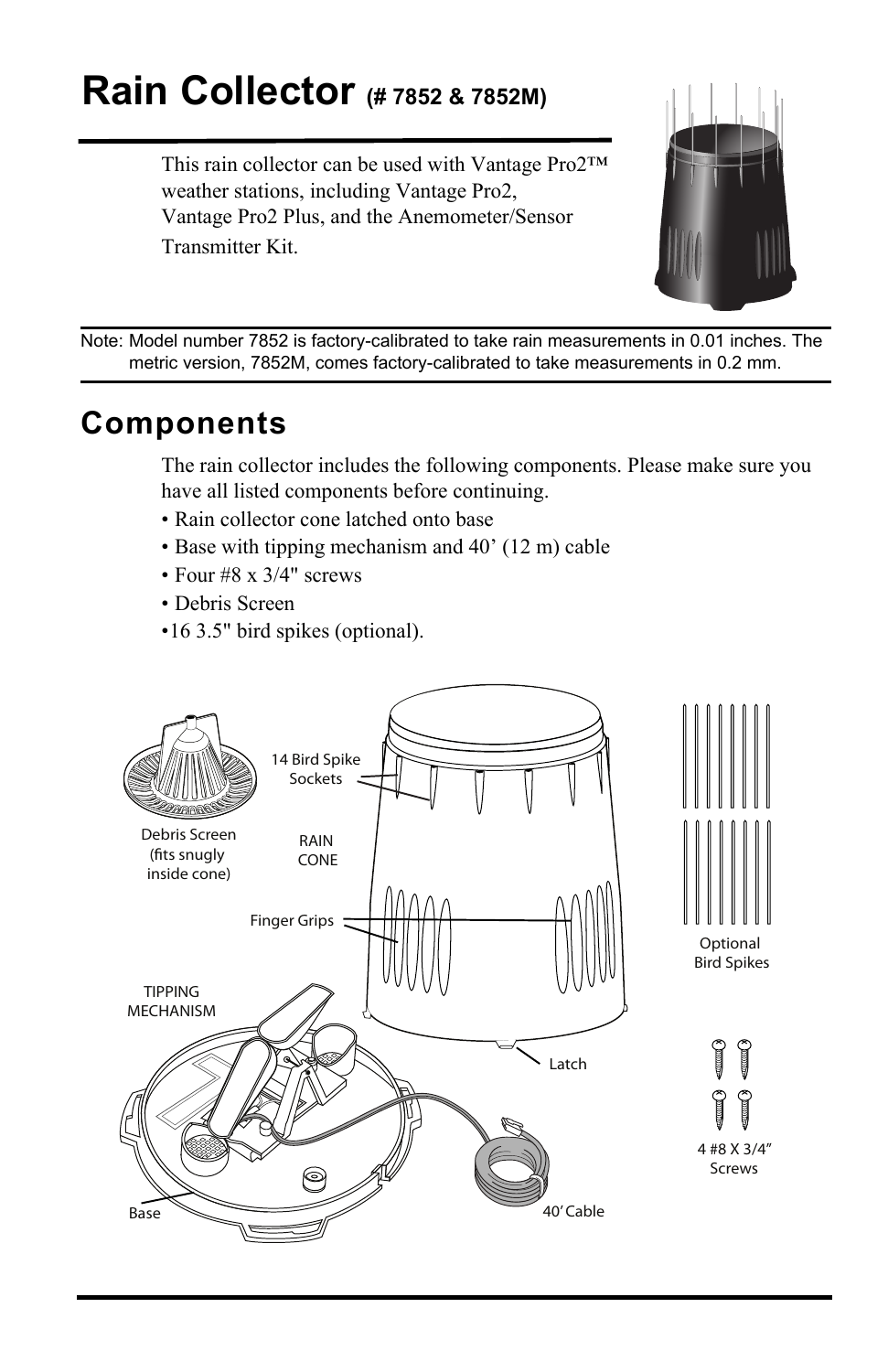#### **Tools and Materials Needed**

You may need some of the following tools and materials to install the rain collector.

- •Drill with 3/32" (2 mm) drill bit
- •Medium Phillips screwdriver
- $\cdot$ 3/16" (or 5 mm) wrench
- •Cable clips or weather-resistant cable ties with screw holes or other means for mounting
- •Small hammer (for optional bird spikes)

#### <span id="page-1-0"></span>**Rain Collector Internal Components**

The illustration below shows the internal components of the rain collector, many of which are referenced in this manual.



### **Prepare the Rain Collector**

1. Turn the rain collector upside down and remove the cone from the base by rotating the base until the latches on the cone line up with the latch openings in the base then lifting the base away from the cone.

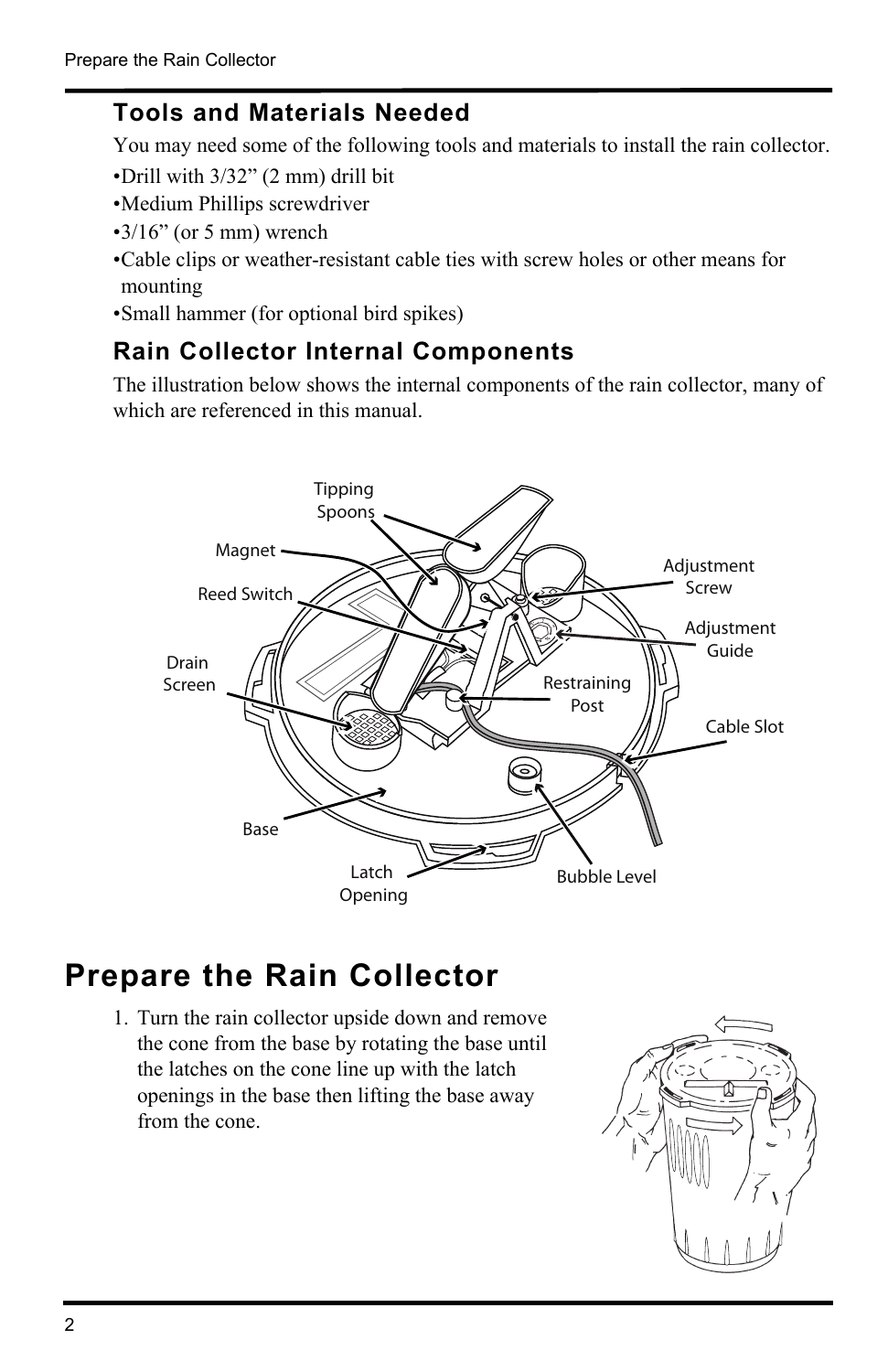2. **Tipping Spoons** Carefully cut and remove the plastic tie which holds the tipping spoons in place during shipping.



## <span id="page-2-0"></span>**Test the Rain Collector**

Before installing the rain collector, test the unit. If you are replacing a rain collector you previously installed, make a note of the total rainfall amount displayed. You may want to reenter this amount after you test the rain collector.

- 1. Open the transmitter shelter on the ISS. Remove the foam insert and feed the rain collector cable up through the opening. Plug the cable to the appropriate connector in the sensor interface (See illustration on page 5.)
- 2. Press the RAINDAY button on your console to display rainfall.
- 3. While watching the display on your console to see if it changes, slowly tip the bucket until it drops to the opposite side. Each tip indicates 0.01" or 0.2 mm of rain. (It may take up to a minute for the first tip to register at the console.) If the display does not change, you may be tipping the bucket too quickly. Try again, more slowly this time.If the rainfall amount displayed on the console increases by the expected increment (either 0.01" or 0.2 mm) each time you tip the bucket, your rain collector is working properly.

### **Install the Rain Collector**

Note: Climbing on your roof may be hazardous. If you are uneasy about installing your unit please have a qualified professional complete the installation. Davis specifically disclaims any liability for injury or loss resulting from the installation or use of the rain collector.

### **Choosing a Location for the Rain Collector**

Keep the following in mind when choosing a location for your rain collector:

- •You must mount the rain collector so that it is level. A built-in bubble level is attached to the base to simplify this process.
- •Be sure there is an unobstructed path for water runoff from the drain screens.
- •The rain collector contains a magnet-operated switch which may not operate correctly if you mount the rain collector on or near any object which is attracted to a magnet.
- •Exposure to winds can reduce the measured rainfall amounts. Mount the rain collector where there are no obstructions of rainfall at low angles -- such as trees,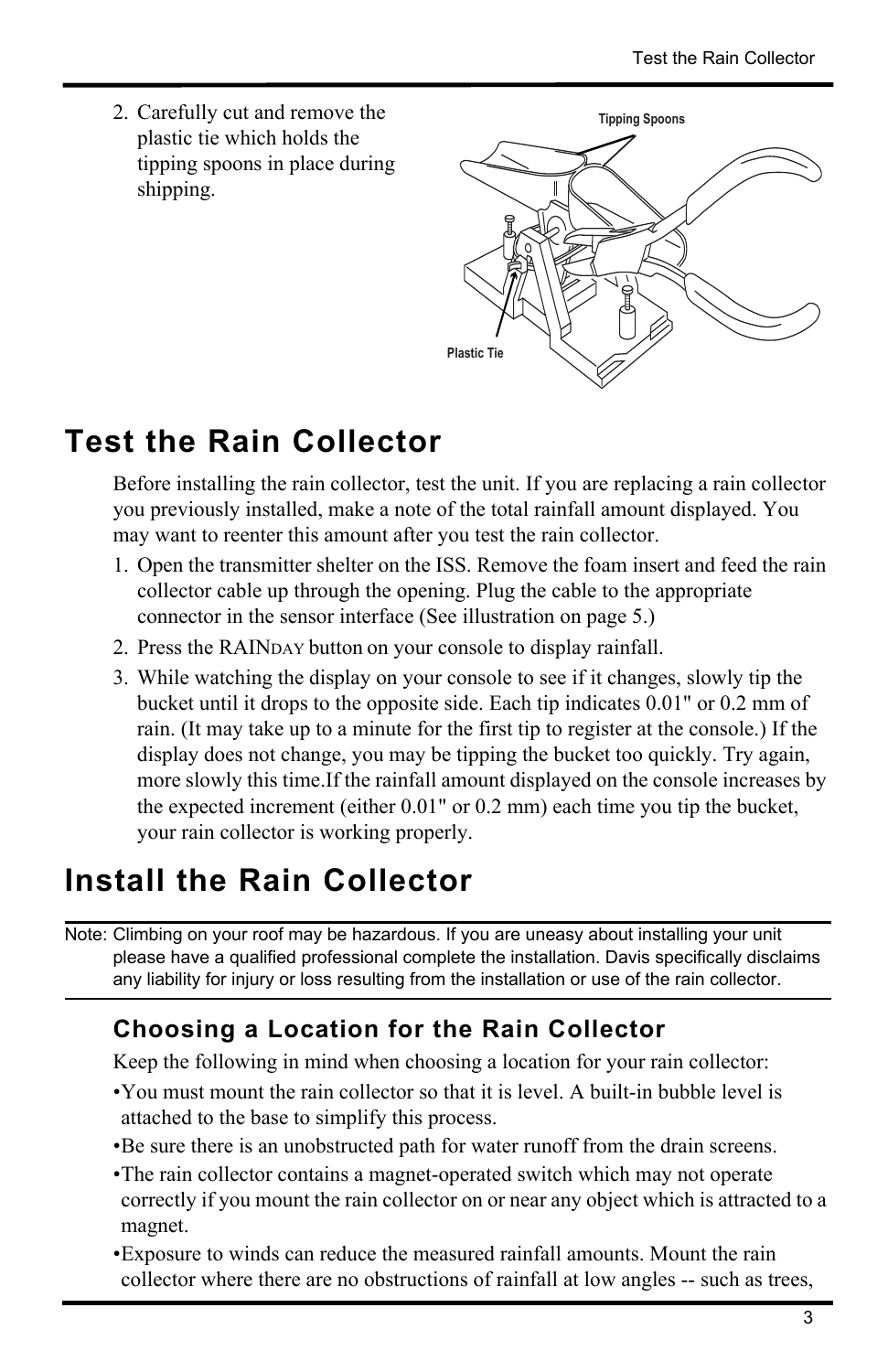houses, fences -- and as low as possible out of the wind.

To install the rain collector on a sheet metal roof, insulate the unit by making a platform out of wood. Mount the base of the rain collector at least 1" (4 cm) away from any steel or iron surface and make sure the reed switch is at least 1" (4 cm) away from any steel or iron objects (e.g., nails).

•Choose a location which is easily accessible for normal cleaning and is distant from trees or other sources of heavy pollen or debris.

#### **Installing the Rain Collector**

The following instructions assume the rain collector is being used with a Vantage Pro2 or Vantage Pro2 Plus ISS. Refer to the user manual that came with your station for more information.

#### **Tip:** *Manuals are available online at www.davisnet.com in the Weather Support section.*

- 1. If you have not already done so, separate the cone from the base and disconnect the rain collector cable from the sensor interface in the transmitter shelter.
- 2. Place the base on the mounting surface and mark the location of the four holes (the base has eight to choose from) you will use to secure the base.
- 3. Make pilot holes using a 3/32" (2 mm) drill bit. You should make the pilot holes about 1/2" (12 mm) deep.
- 4. Fasten the base to the mounting surface using the  $#8 \times 3/4"$  screws provided.

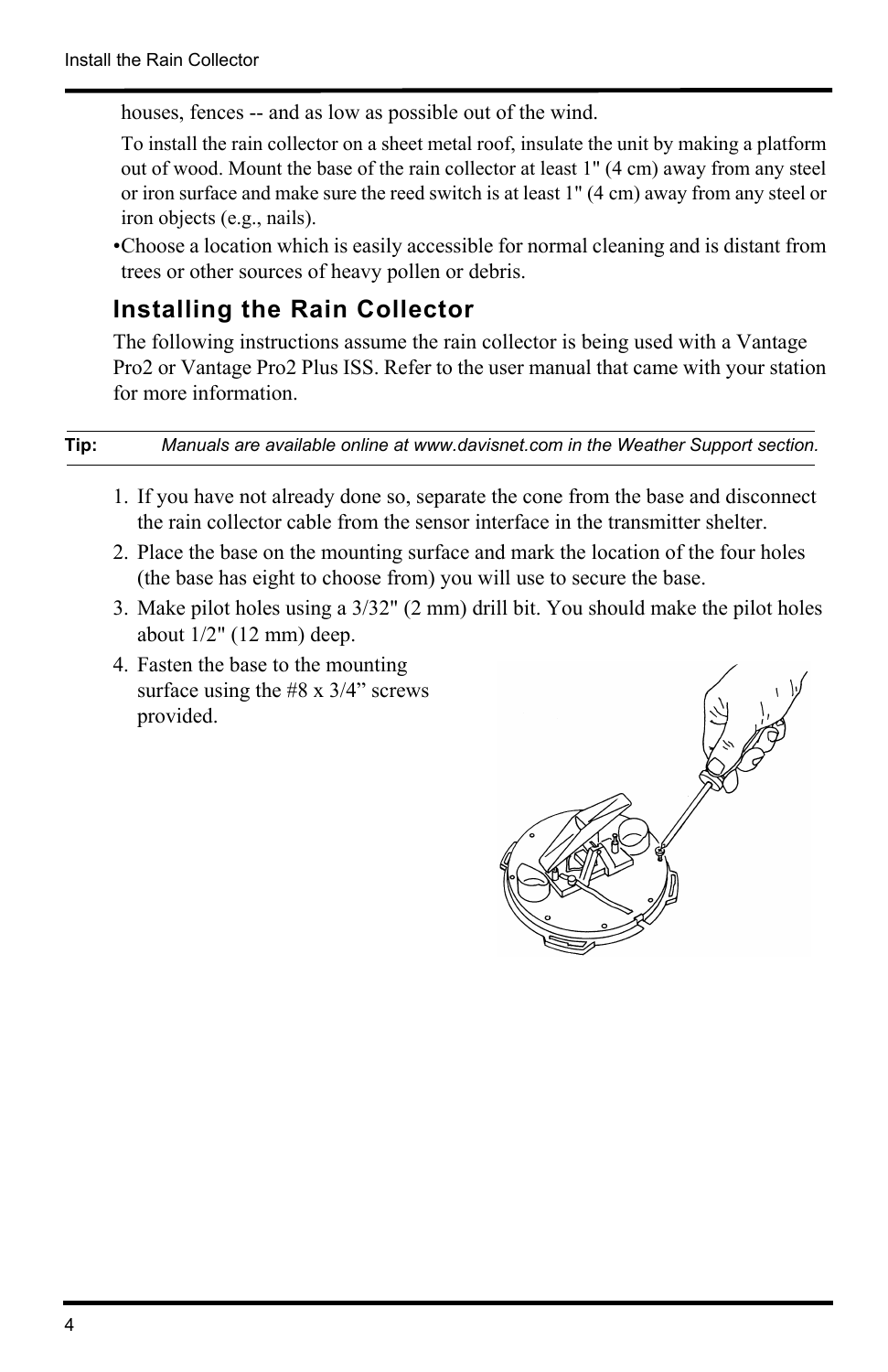- 5. Open the transmitter shelter on the ISS. Remove the foam insert and feed the rain collector cable up through the opening. Plug the cable to the appropriate connector. Replace the foam and close the shelter.
- $\Box$ 面 급 **Transmitter** Shelter Sensor Interface Foam Insert
- 6. To be certain the rain collector is functioning properly after installation, retest the unit. [See "Test the Rain Collector" on page](#page-2-0) 3.
- 7. To use the bird spikes, insert one spike in each socket around the rim of the cone. The sockets are tapered: push firmly or tap lightly with a hammer for a more secure fit.
- 8. Place the cone back onto the base by putting the latches on the cone into the latch openings in the base and rotating the cone clockwise until the latches "lock" into place. As you reattach the cone, make sure to run the cable to the cable slot in the base, or the cone will not fit snugly against the base.
- 9. Place the debris screen, pointed end up, into the cone. The screen prevents large bits of debris from blocking the funnel hole. If bird nesting is a problem, you can place a spike in the hole on top of the debris screen. Note that using a bird spike in the debris screen may make the screen more likely to be blown over or out in a high wind gust.

Be careful; bird spikes may be sharp.



Note: If you choose not to install bird spikes now, keep the packet of spikes for possible future use.

10.To prevent fraying or cutting of the cable where it is exposed to weather, it is important that you secure it so it doesn't whip about in the wind.

Use cable clips or weather resistant cable ties to secure the cable. Place clips or ties approximately every 3 to 5 feet (1 to 1.6 m). Do not use metal staples or a staple gun to secure cables. Metal staples—especially when installed with a staple gun—have a tendency to cut the cables.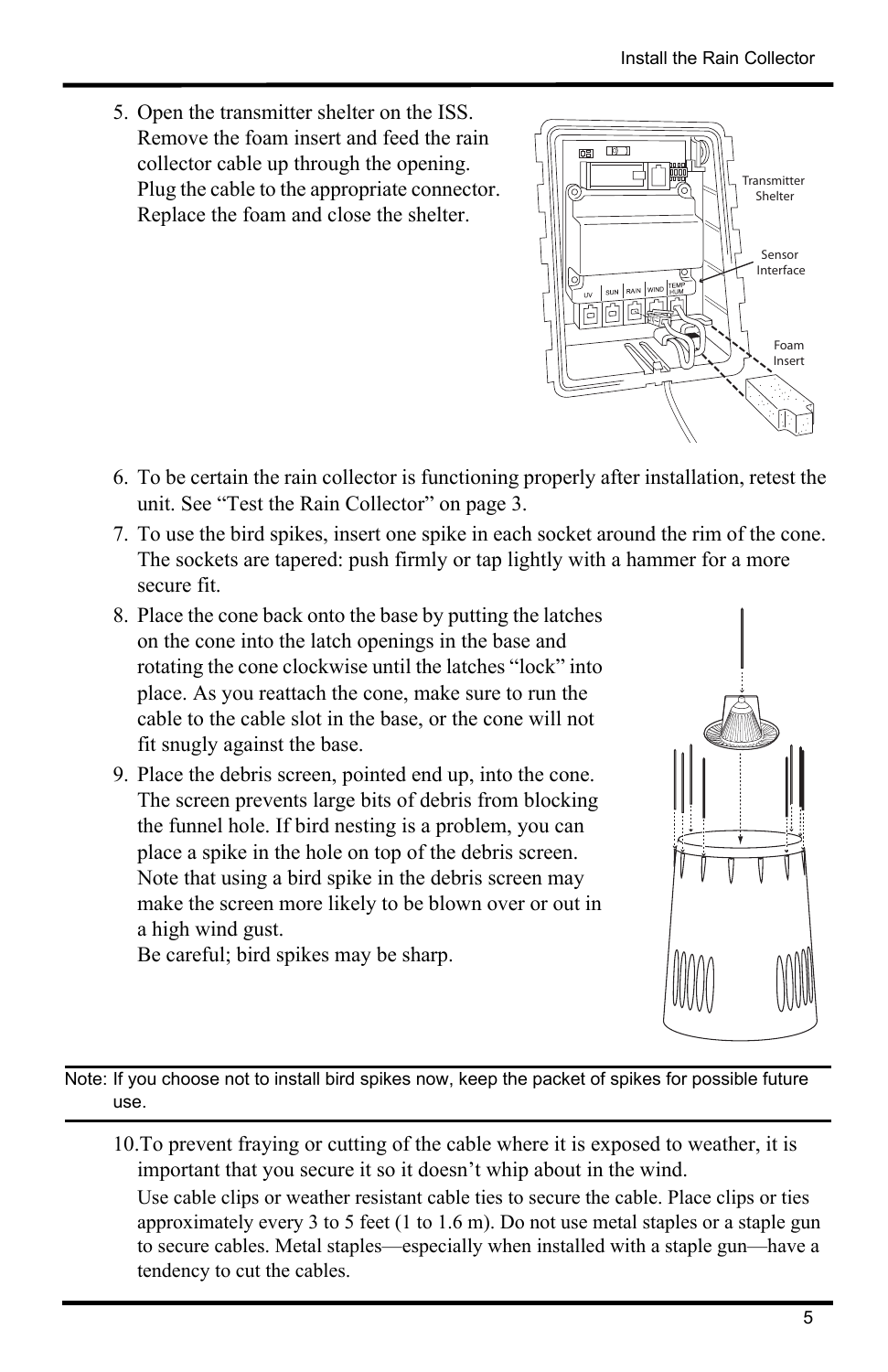### **Extending Cable Runs**

If the cable length supplied with the rain collector is not long enough for your purposes, you may extend it. The maximum length of cable is 900 feet (274 m). To extend the cable, purchase standard 4-Conductor Extension Cables from Davis and connect them to the existing rain collector cable.

## <span id="page-5-0"></span>**Adjusting the Rain Collector**

The non-metric version of the rain collector is calibrated at the factory so the spoons tip (and records rainfall) for each 0.01". The metric version is calibrated so the spoons tip for each 0.2 mm of rain. To adjust the calibration slightly, use a 3/16" (or 5 mm) wrench to rotate the adjustment screws which are located underneath the tipping spoons. ([See](#page-1-0)  ["Rain Collector Internal Components" on page](#page-1-0) 2.) The adjustment guide embossed in the platform shows how far you must rotate both screws in turn to effect a 1% and a



2% change. Moving the screws in the positive (+) direction causes the spoons to tip more times (i.e. give a larger count) for a given amount of water.

Note: Modify both adjustment screws by the same amount.

To check the accuracy of the rain collector, compare the Davis rain collector with a tube type rain gauge. Use a rain gauge with an aperture of at least 4 inches. Any smaller and the readings obtained may not be accurate. Place the tube type rain gauge directly next to the Davis rain collector. Compare the totals on three storms to determine whether your rain collector needs calibration and by how much.Adjust the screws to fine-tune the reading for the next three storms if necessary.

Note: Avoid comparison to rainfall readings obtained from television, radio, newspapers, or neighbors' readings. Such readings are not an accurate measurement of the weather conditions in your specific location. The rain collector is carefully tested at the factory to conform to the specifications listed in the back of this manual.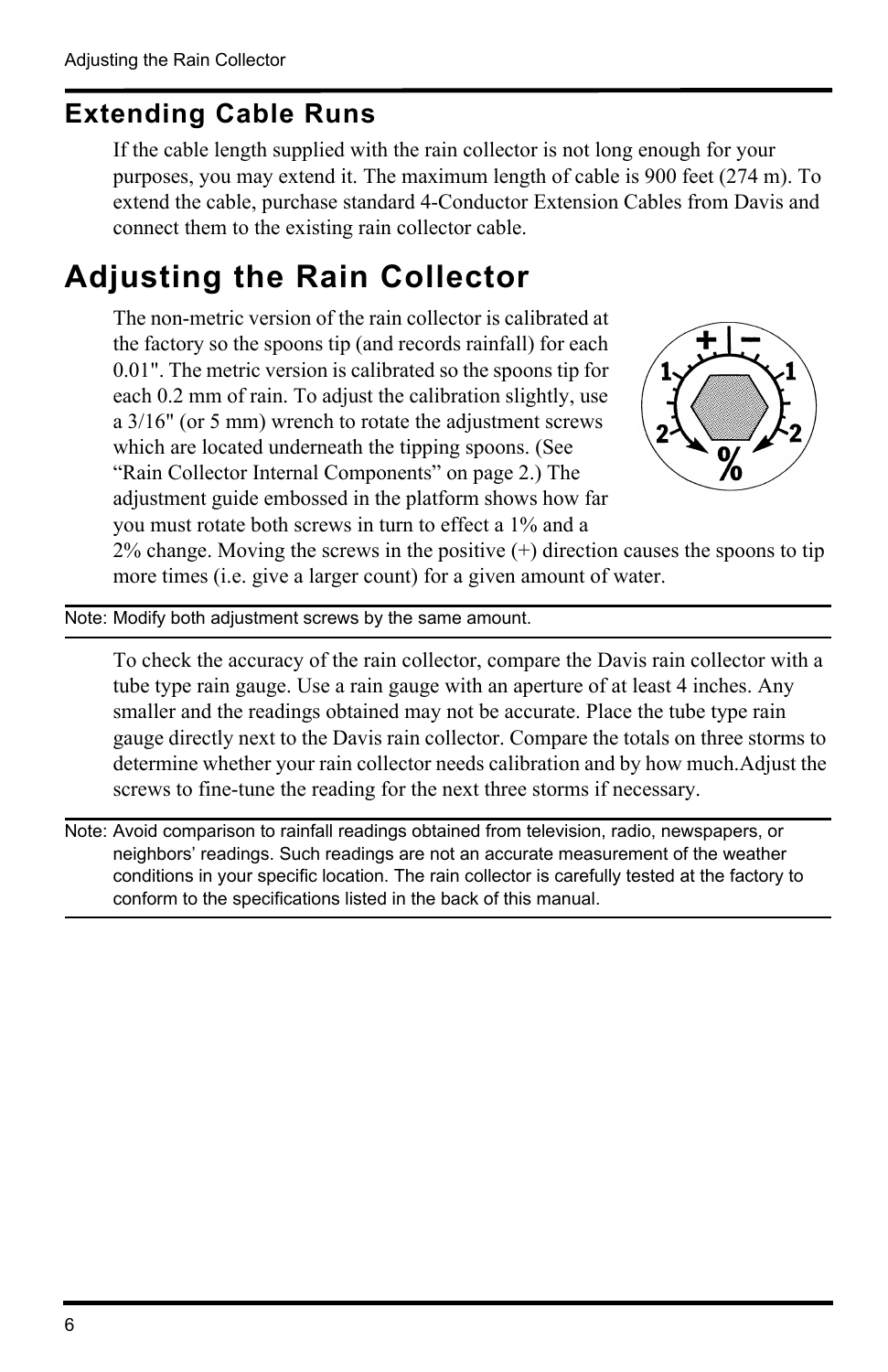### **Maintaining the Rain Collector**

For greatest accuracy, you should thoroughly clean the rain collector at least once or twice a year.

- 1. Disconnect the rain collector cable from the sensor interface in the transmitter shelter.
- 2. Separate the cone from the base.
- 3. Use a soft damp cloth to clean pollen, dirt, and other debris from the cone, cone screens, and bucket.
- 4. Use a pipe cleaner to clear the funnel hole in the cone and the drain screens in the base. When all parts are clean, rinse with clear water.
- 5. Reattach the cone and replace the debris screen.
- 6. Reconnect the rain collector cable to the sensor interface.

### **Troubleshooting Guide**

*Rainfall is not registering on the console or the console has a large error.* 

- Check the cable connections from the sensor to the console. Cable connections account for a large portion of the potential problems. Connections should be firmly seated in the jacks and plugged in straight. If you think a connection may be faulty, try jiggling the cable while looking at the display. If a reading appears intermittently on the display as you jiggle the cable, the connection is faulty.
- Make sure there is no magnetic, steel, or iron object near the rain collector.
- Make sure the funnel hole in the cone is clear so water can empty into the bucket.
- Make sure the spoons move freely when tipping to *both sides*. The console should show an increase in rainfall for each tip of the spoons. (If the spoons do not move at all, check that you have cut the cable tie that holds them in place during shipping.)
- Make sure the rain collector is mounted so that it is level.
- Use the adjustment screws ([See "Adjusting the Rain Collector" on page](#page-5-0) 6) to adjust the rain collector's sensitivity, if necessary.